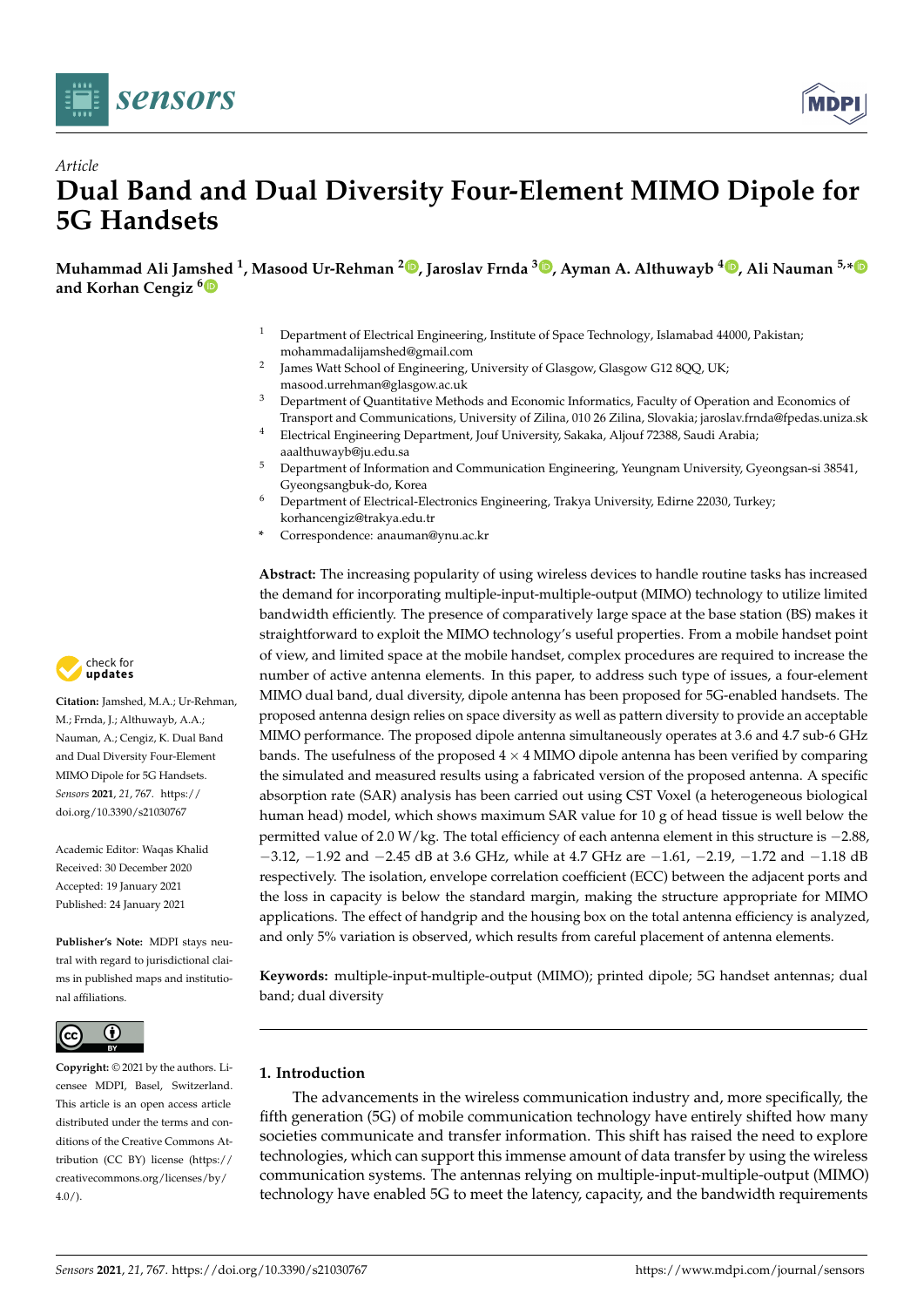to support the demands of the ever-growing number of wireless communication users [\[1](#page-11-0)[,2\]](#page-11-1). A lot of research efforts have been put to increase the number of active antenna elements on the base station (BS) to enhance the overall system capacity [\[3\]](#page-11-2) and increase bandwidth utilization. For instance, in [\[4\]](#page-11-3) the challenges and the opportunities in developing the MIMO antennas for the BSs, supporting the future wireless communication systems, are explained. In [\[5\]](#page-11-4) a dual-polarized  $2 \times 4$ , four-element MIMO antenna for 5G-enabled BSs is proposed, and the authors use magnetic conductors to achieve required isolation for MIMO systems. A mechanism based on vector synthesis is used in [\[6\]](#page-11-5) to minimize the crosspolarization as much as possible and simultaneously increase the port-to-port isolation to meet the MIMO criteria. Similarly, in [\[7\]](#page-11-6), Fylfot-shaped MIMO antenna operating at 0.7 GHz to 0.96 GHz as well as 1.7 GHz to 2.7 GHz for 5G-enabled BS is proposed, and the MIMO performance is meet using the mechanism of overlapping the sub-arrays, which is also verified using the basic MIMO parameters. Moreover, a four-element U-shaped low profile MIMO antenna design, covering a significant portion of LTE as well as the new 5G bands is proposed in [\[8\]](#page-11-7). It shows that the isolation and the envelope correlation coefficient (ECC) required for MIMO applications is satisfied.

Although the MIMO's usefulness or the massive MIMO can easily be exploited at the BS [\[9\]](#page-11-8), the size limitations at the mobile handsets or the user terminal (UT), impose additional challenges. These challenges limit the space required to accommodate the increasing number of antenna elements to support the MIMO operation. For instance, in [\[10\]](#page-11-9), a  $2 \times 2$  MIMO antenna structure is proposed for long term evolution (LTE) enabled handsets, which uses the space diversity to achieve isolation of  $-15$  dB. In [\[11\]](#page-11-10), a fourelement MIMO monopole is proposed that first uses the concept of space diversity. A microstrip tapered fed-line is further incorporated in the structure to achieve an ECC of 0.014 and isolation of −21 dB, between each antenna pair, making them practical for MIMO systems. In [\[12\]](#page-11-11), the authors have relied on the space diversity to propose a four-element  $2 \times 2$  MIMO rim antenna operational at LTE bands. They have shown their design's effectiveness through the liquid crystal display (LCD) and the human handgrip analysis. Similarly, in [\[13\]](#page-11-12), the authors use the metallic rim to propose a classic  $2 \times 2$  MIMO rim antenna for LTE bands, while mainly using the space diversity, hence making their design simple and effective. Moreover, the pattern reconfiguration antennas arranged in a MIMO configuration, suitable for state-of-the-art mobile handsets has been proposed in [\[14\]](#page-11-13). However, it is a tedious task to achieve the required isolation, ECC and the loss in capacity, to maintain the MIMO efficiency by mainly relying on the use of space diversity for tightly packed antenna elements.

In this paper, rather than just relying on space diversity, we have also incorporated the radiation pattern diversity, in our proposed antenna design. By combining both radiation pattern and space diversity features, we have proposed a novel  $4 \times 4$  dual-band, dual diversity, dipole antenna suitable for 5G-enabled handsets. The proposed  $4 \times 4$  dual-band, dual diversity, dipole antenna has been fabricated, and measured results are compared with the simulated. The current distribution plots validate the dual-band and the dual diversity operation. Moreover, by performing a specific absorption rate (SAR) analysis, we have shown our design's practicality for real-life applications. The MIMO performance analysis has shown the suitability of our proposed design for the MIMO-enabled stateof-the-art mobile handsets. Furthermore, we have adjusted each element's placement so that the effect of the handgrip and the housing box on the total antenna efficiency is as minimal as possible.

The rest of the paper is organized as follows: Section [2,](#page-2-0) of the paper, provides an in-detail discussion on the related literature and compares the proposed design with the state-of-the-art. Section [3](#page-3-0) of the paper illustrates the dimensions and the structure of the proposed antenna design using multiple views. This Section also explains the different materials used to replicate the housing box, incorporated in our antenna structure to test the variation in total antenna efficiency. In Section [4,](#page-5-0) we have performed a study to show our proposed antenna design's effectiveness when used for MIMO systems. Section [4](#page-5-0)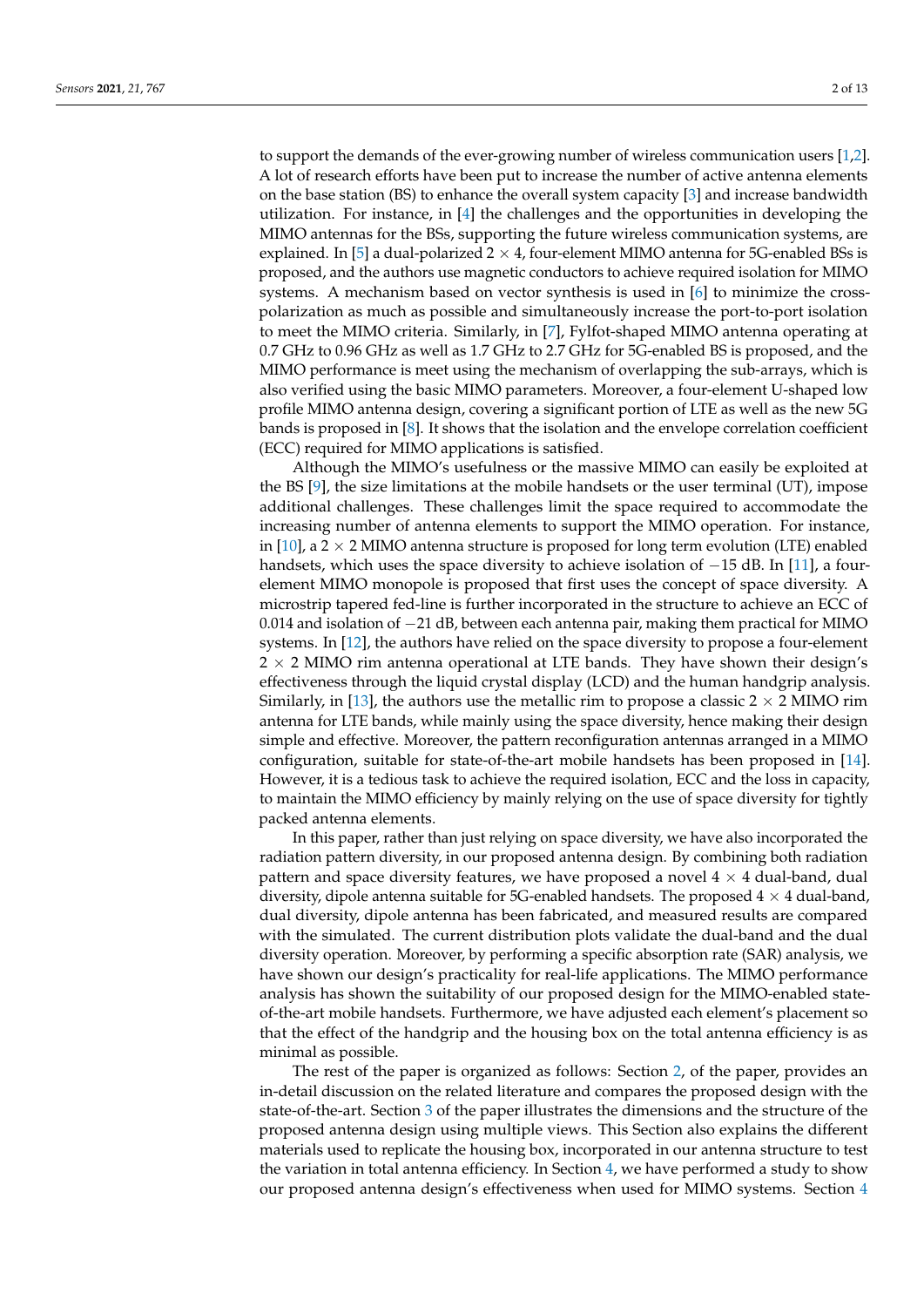shows a SAR analysis to validate our design's practicality and studies the housing box's effect and the human handgrip on the total antenna efficiency. In Section [5,](#page-10-0) we conclude the paper.

## <span id="page-2-0"></span>**2. Discussion on Related Works**

The current state-of-the-art mobile handsets are equipped with additional features and complex circuitry to provide ease to the end-users in handling routine tasks. These additive features require an increased amount of electronic circuitry, which leaves minimal space for the antennas to be placed on the mobile handset. Most of the work available in the literature rely on space diversity and uses various complex techniques to achieve the minimum requirement set for the MIMO operation, i.e., −15 dB of isolation, ECC of 0.3, and a loss in capacity of less than 0.4 bits per second (bps), over the desired bandwidth [\[15\]](#page-11-14). Limited space on the UTs leads to complex antenna structures for the fulfilment of these requirements. For instance, in [\[16\]](#page-11-15), the authors use a T-shaped radiator to enhance the isolation between closely spaced antenna elements and to enable them to operate as a MIMO.

In [\[17\]](#page-11-16), two vertical stubs are introduced to enhance the isolation between antenna elements used for MIMO-based mobile handsets. In [\[18\]](#page-11-17), an out of band parasitic element approach is used to maintain constant isolation of −20 dB, between each antenna pair. Similarly, in [\[19\]](#page-11-18), the reverse coupling has been created using the monopole-based parasitic elements to reduce the amount of mutual coupling between the antenna element pair, hence making them suitable for MIMO-enabled handsets. Moreover, the concept of using the meander lines is applied between two closely spaced microstrip MIMO antenna elements to reduce the isolation [\[20\]](#page-11-19) and to achieve the required ECC values. Furthermore, the mutual coupling is reduced to −24.7 dB by employing three interdigital lines between the two patch antenna elements by creating orthogonal polarization modes [\[21\]](#page-12-0), making them practical for MIMO applications.

A dual 2  $\times$  2 MIMO operating at sub-6 GHz band and a 4  $\times$  4 MIMO operating at mmWave band are proposed in [\[22\]](#page-12-1), which incorporates the defects in the ground plane to achieve the required isolation to maintain a suitable MIMO efficiency by maintaining the mutual coupling below −15 dB. A Layering concept using via-holes is proposed in [\[23\]](#page-12-2), which can reduce each antenna element's overall size by 50%, hence providing enough degree of freedom to increase the number of antenna elements on a mobile handset. The use of neutralization lines is another technique that can be employed between the antenna elements, hence enabling them to work as a MIMO [\[24,](#page-12-3)[25\]](#page-12-4). In [\[26\]](#page-12-5), a similar concept of neutralization lines have been used to create decoupling between closely packed ultra wideband MIMO antennas. Instead of just relying on the concept of using the neutralization lines, the use of slots on the ground place can also be employed between antenna elements to enhance the isolation and make them suitable for the MIMO systems [\[27\]](#page-12-6). Table [1](#page-2-1) we have shown the comparison of our proposed work with the relevant literature in terms of space and the radiation pattern diversity used to achieve the required MIMO performance.

| References       | <b>Space Diversity</b> | <b>Pattern Diversity</b> |  |  |
|------------------|------------------------|--------------------------|--|--|
| [10]             |                        |                          |  |  |
| '111             |                        |                          |  |  |
| [12]             |                        |                          |  |  |
| [13]             |                        |                          |  |  |
| $[14]$           |                        |                          |  |  |
| $[15]$           |                        |                          |  |  |
| Proposed antenna |                        |                          |  |  |

<span id="page-2-1"></span>**Table 1.** Comparison with the relevant literature.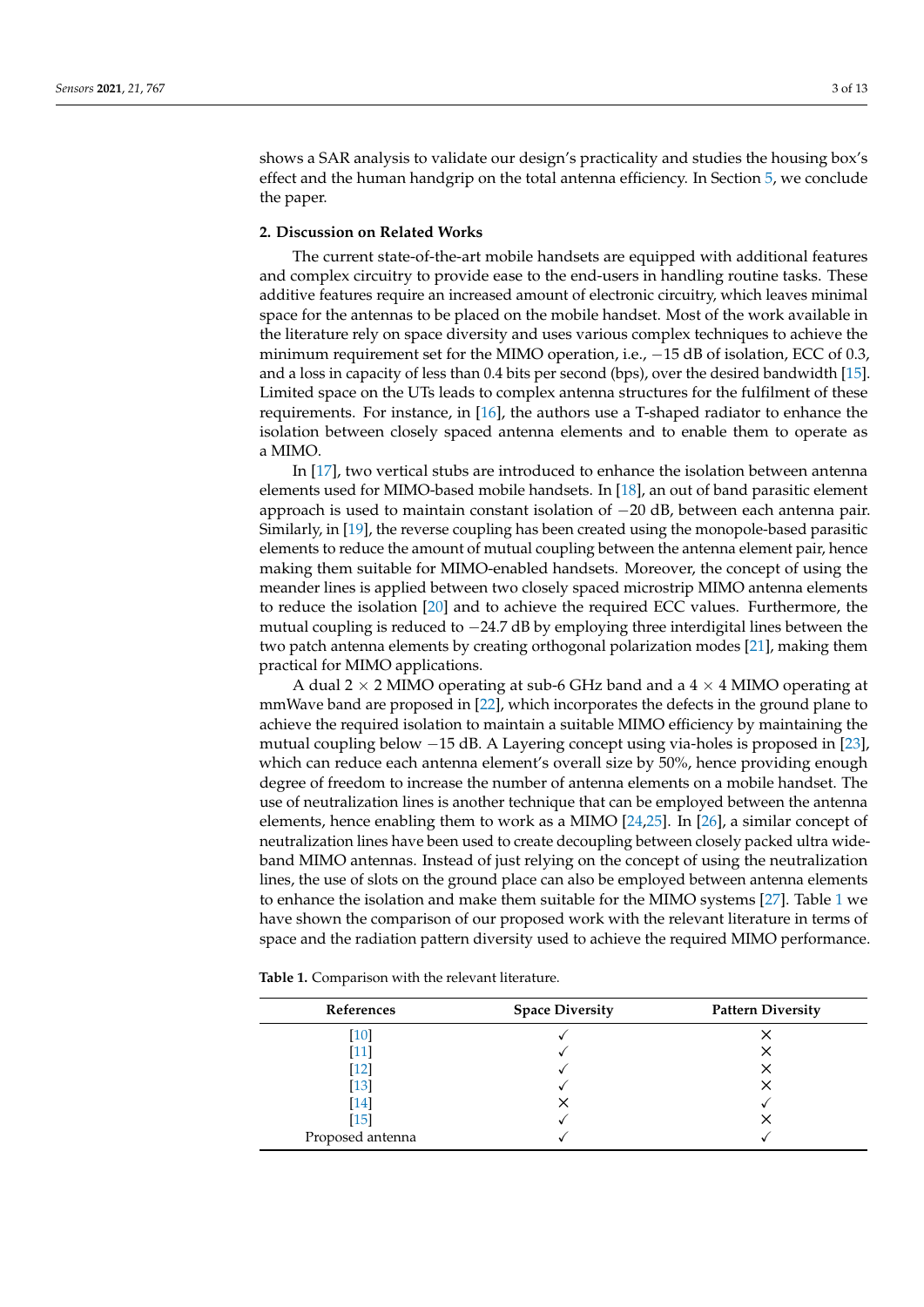# <span id="page-3-0"></span>**3. Antenna Design**

In this section, we illustrate the structure of our proposed antenna design by using multiple views. The substrate's dimensions, placement of each of the antenna element present in the structure, and the 3D/back-to-back view of a single antenna element of the proposed dipole design are shown in Figure [1.](#page-3-1) Figure [1A](#page-3-1) shows the dimensions of the substrate used, which is equivalent to the size of any standard smartphone available in the market. Length *L* of the substrate is set as  $L = 138$  mm, and the width *W* of the substrate is chosen to be  $W = 67$  mm. Rogers 5880 has been used as a substrate material to support the radiating antenna elements. The dielectric constant,  $\epsilon_r$  of the substrate material is  $\epsilon_r = 2.2$ having a dissipation factor tan*δ* of 0.0005. The substrate thickness is 1.6 mm, whereas the thickness of copper (double-sided) is set as 35 µm. Figure [1B](#page-3-1) shows a 3D/back-to-back view of a single dipole antenna element with a balance feed-line, which acts as a balun to feed the proposed printed dipole antennas.

<span id="page-3-1"></span>

**Figure 1.** (**A**) Dimensions/size of the substrate used for the proposed dual-band dual diversity four-element MIMO antennas design, (**B**) 3D/back-to-back view of the proposed dipole antenna.

Figure [2,](#page-4-0) displays the dimensions of a single dipole antenna element, where the values of *Ld* and *Lc* are ≈0.48 *λ*, and *La* is ≈*λ*/4, for each antenna element. The values of *Wa*, *Wb*, and *Lb* are adjusted using detailed parametric analysis, performed in Computer Simulation Technology (CST) Studio Suite® 2018. The values of these design parameters are further listed in Table [2.](#page-4-1) The Figure [3,](#page-4-2) depicts the hierarchical cross-section view of the housing box being used to test the stability of the proposed antenna design for the real environment. The housing box is made up of a battery, LCD, casing, and a subscriber identity module (SIM). The housing box battery is composed of nickel, having a thermal conductivity of 91 W/K/m, and electrical conductivity of  $1.44 \times 10^7$  S/m. Whereas the LCD of the housing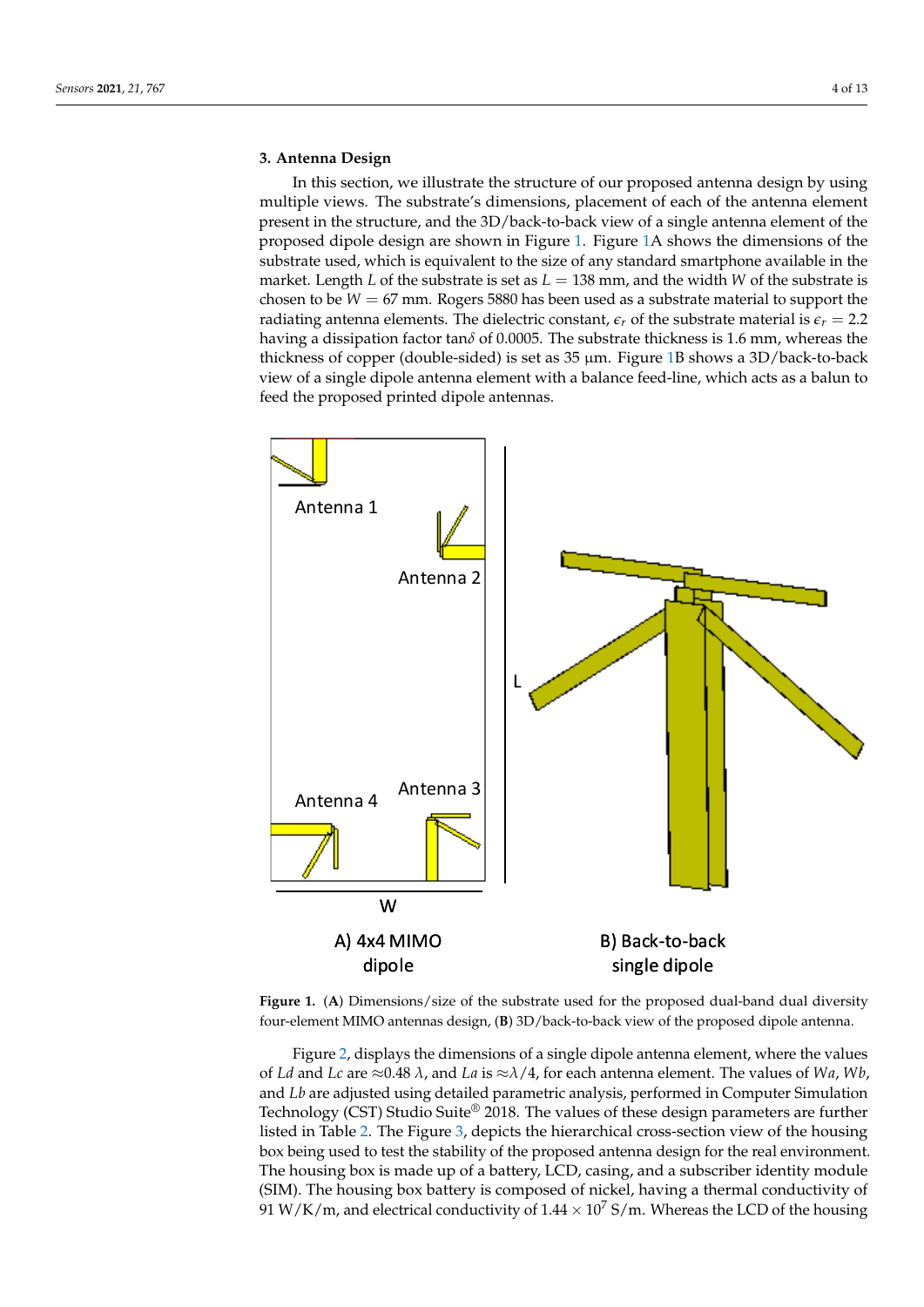box is composed of lead glass, with electrical conductivity of  $1 \times 10^{-12}$  S/m, the casing is composed of polycarbonate thermal conductivity of 0.19 W/K/m. The material used for the SIM is silicon, with a thermal conductivity of 198 W/K/m.

<span id="page-4-0"></span>

**Figure 2.** Dimensions of a single proposed dual band dipole antenna design.

<span id="page-4-2"></span>

**Figure 3.** Composition of the housing box used.

<span id="page-4-1"></span>**Table 2.** Design parameters in (mm).

| Antenna Element | La    | Lb  | Lc   | Ld | Wa   | Wb   |
|-----------------|-------|-----|------|----|------|------|
| Antenna 1       | 13.47 | 0.7 | 13.7 | 16 | 4.48 | 3.22 |
| Antenna 2       | 13.32 | 0.7 | 13.7 | 16 | 4.48 | 3.22 |
| Antenna 3       | 19.04 |     | 12.8 | 17 | 3.4  | 2.24 |
| Antenna 4       | 19.04 |     | 12.8 | 17 | 1.6  | 3.4  |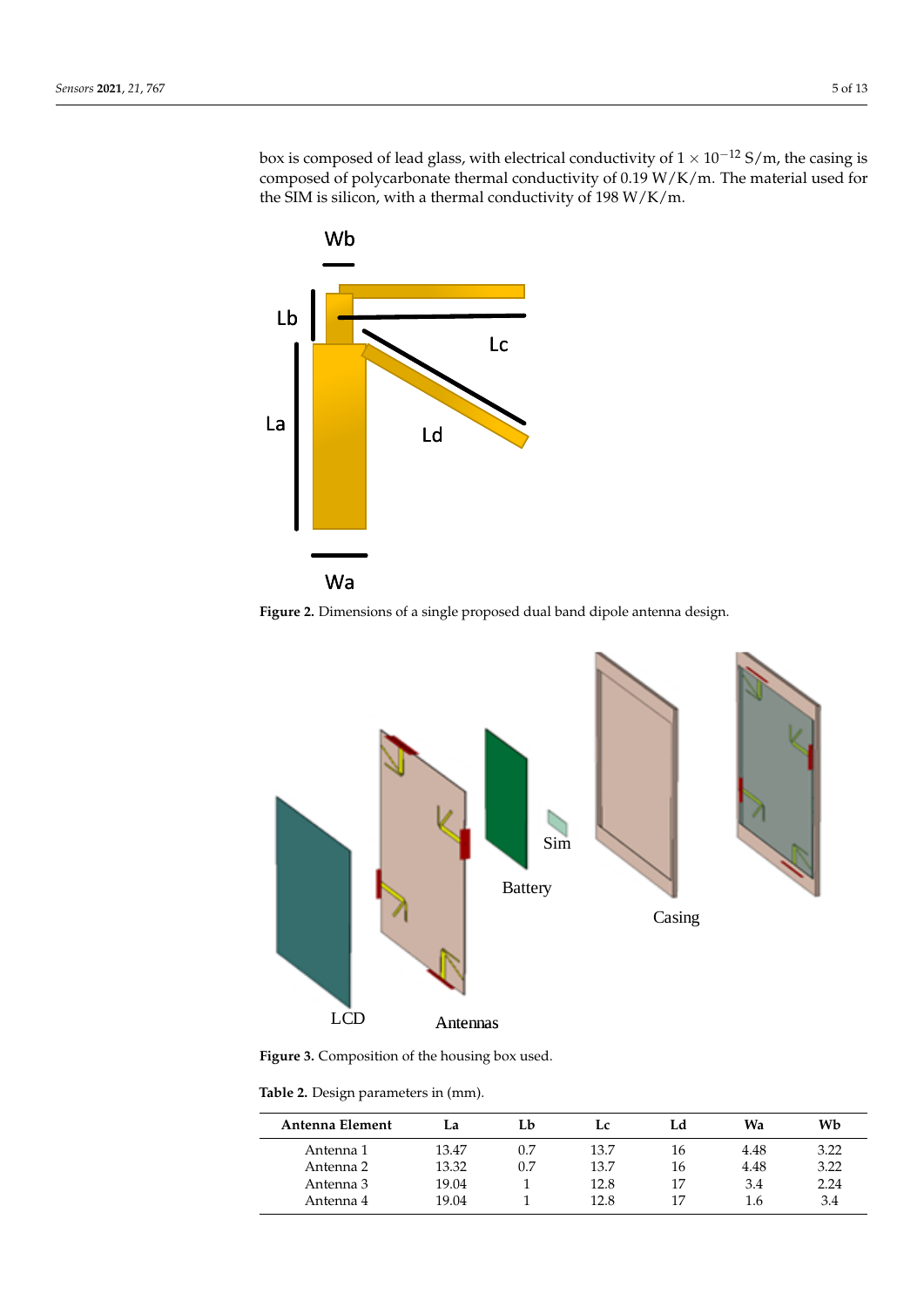## <span id="page-5-0"></span>**4. Performance Analysis**

The prototype of our novel four-element dipole  $4 \times 4$  MIMO antenna design is fabricated and is shown in Figure [4.](#page-5-1) The performance of the proposed antenna design is confirmed by comparing the simulated results with the measured results. Figure [5](#page-6-0) shows a comparison of simulated and measured S-parameters of the proposed dipole antennas. Since our design is symmetrical, we have shown the results of a single antenna element only, i.e., Antenna 1 as labelled in Figure [1A](#page-3-1). The measured and simulated *S*<sup>11</sup> for Antenna 1 (because of symmetry other elements would have similar results), is well below −10 dB and isolation between elements, i.e., for instance, *S*21, *S*31, and *S*41, are below −15 dB. Since each antenna element's isolation is below −15 dB, the proposed antenna can be considered an excellent candidate to satisfy the MIMO criteria.

To validate the proposed antenna's suitability for MIMO applications, we have calculated the ECC and the loss in capacity by using the measured and the simulated Sparameters results. The Figure [6](#page-6-1) shows the variation of simulated ECC over the defined range of frequencies. The values of ECC over the operating resonance frequencies, i.e., 3.6 GHz and 4.7 GHz, are well below 0.005, which indeed verify the suitability of our proposed antenna design for MIMO applications. The loss in capacity for the two-element antenna system by using the reflection coefficients can be expressed as [\[28\]](#page-12-7):

$$
\bar{C}_{loss} = -\log_2(\det(\gamma^r)).\tag{1}
$$

Using the measured S-parameters data as shown in Figure [5,](#page-6-0) the value of loss in capacity is calculated to be  $\approx$ 0.19 bps at 3.6 GHz and  $\approx$ 0.18 at 4.7 GHz, which is lower than the required threshold. Indeed, ECC's calculated values and the loss in capacity show that our proposed antenna design can ensure an acceptable MIMO performance.

<span id="page-5-1"></span>

**Figure 4.** Prototype of the proposed antenna design.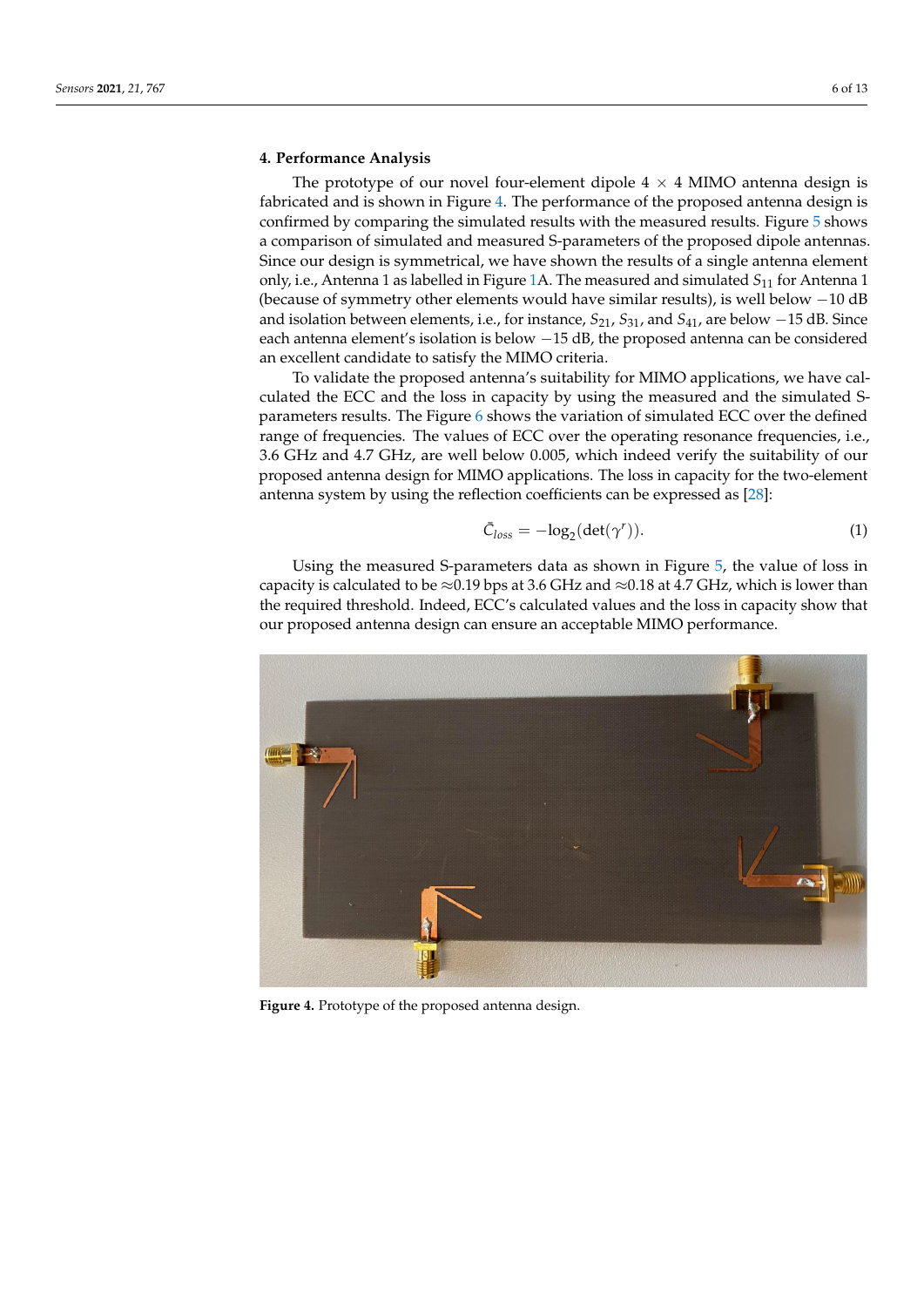<span id="page-6-0"></span>

**Figure 5.** Comparison of simulated and measured S-parameters of the proposed antenna design.

<span id="page-6-1"></span>

**Figure 6.** Comparison of simulated and measured ECC of the proposed antenna design.

Figures [7–](#page-7-0)[9](#page-8-0) shows the dual-band working of the proposed design by using the simulated current distribution results obtained from CST. Figure [7,](#page-7-0) proves that the lower arm only resonates at 3.6 GHz. Whereas in Figure [8,](#page-7-1) it can be seen that the upper arm only plays a role in achieving the higher resonance frequency, i.e., 4.7 GHz. The location of the two adjacent elements is optimized. Whenever element 1 has its maximum resonance current, element two will have a minimum amplitude of the current, and it can be seen in Figure [9.](#page-8-0)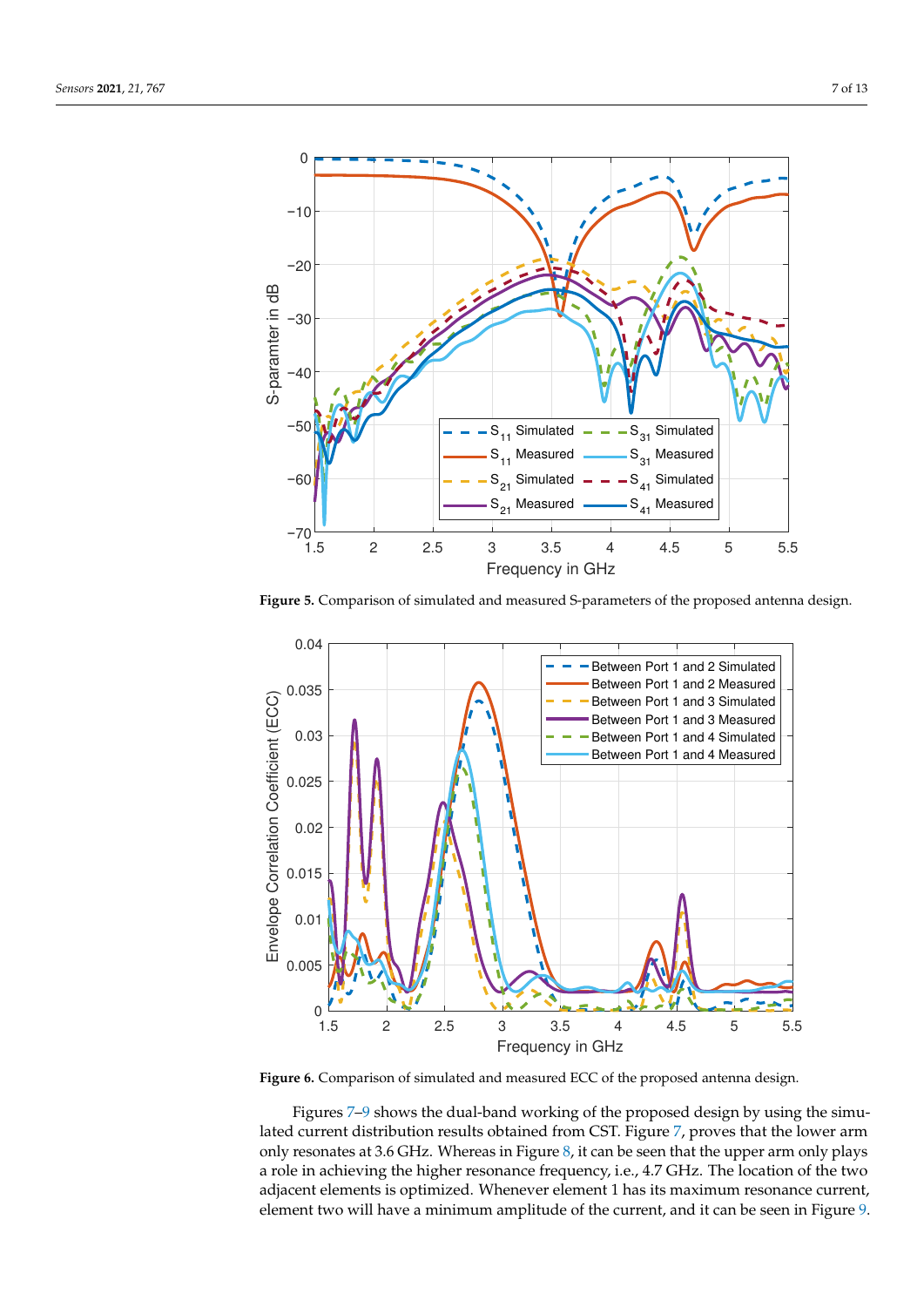<span id="page-7-0"></span>

This arrangement makes the relative currents of the elements orthogonal and results in a low corresponding ECC value (see Figure [6](#page-6-1) for ECC results).

<span id="page-7-1"></span>**Figure 7.** Illustration of the current distribution at 3.6 GHz.



**Figure 8.** Illustration of the current distribution at 4.7 GHz.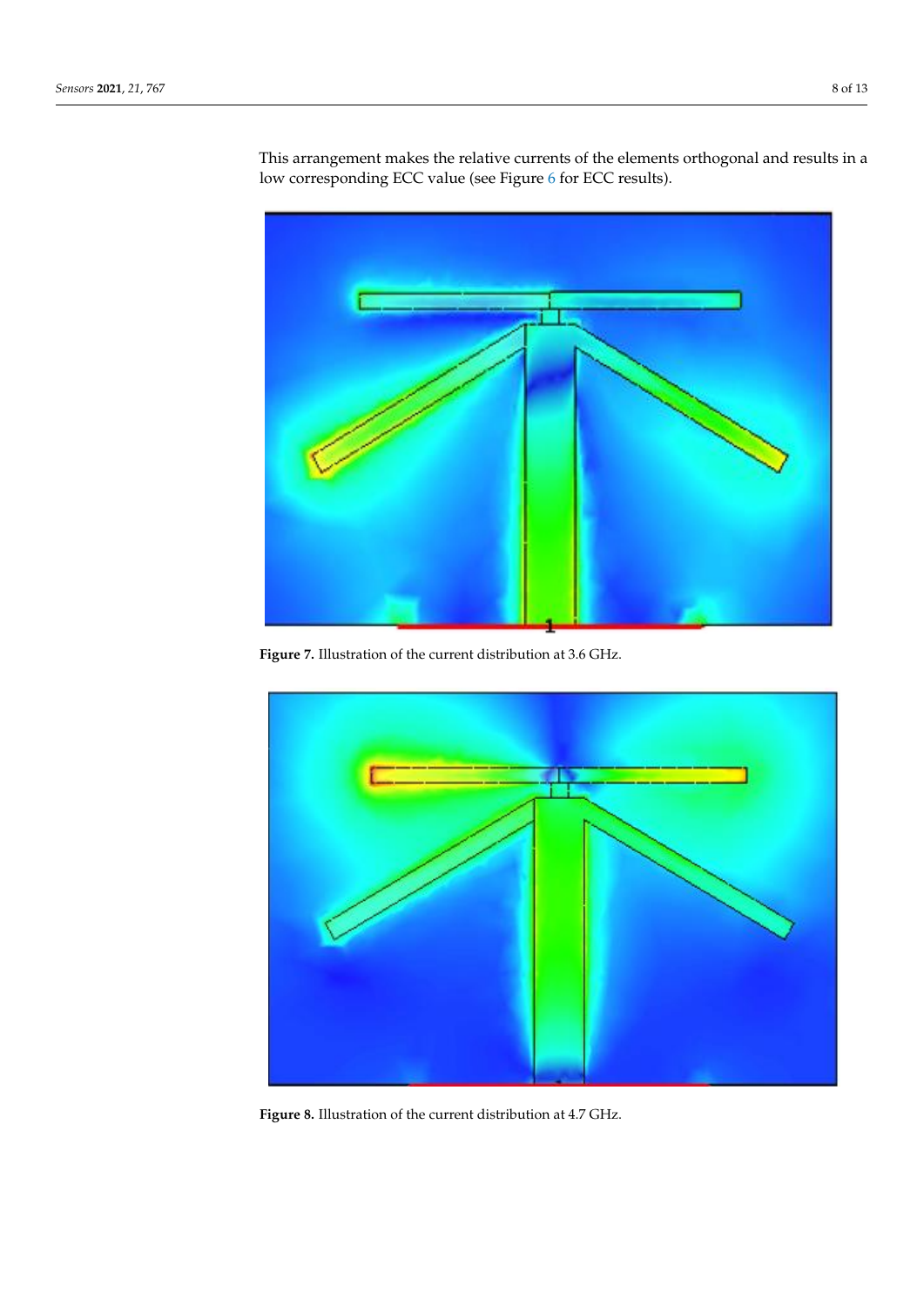<span id="page-8-0"></span>

**Figure 9.** Current distribution at 3.6 GHz for Antenna 1 in comparison to other elements.

Figure [10,](#page-9-0) shows the comparison of measured and simulated radiation patterns. Due to presence of symmetry, we have shown the simulated and measured radiation pattern at 3.6 GHz, in E-plane, i.e., for Antenna 1 and 3, the E-plane is at  $\phi = 0^{\circ}$ , and for Antenna 2 and 4, the E-plane is at  $\phi = 90^\circ$ . It is evident from these results that the proposed antenna is working well, as the measured and simulated radiation patterns are in agreement and exhibit the patterns similar to a dipole.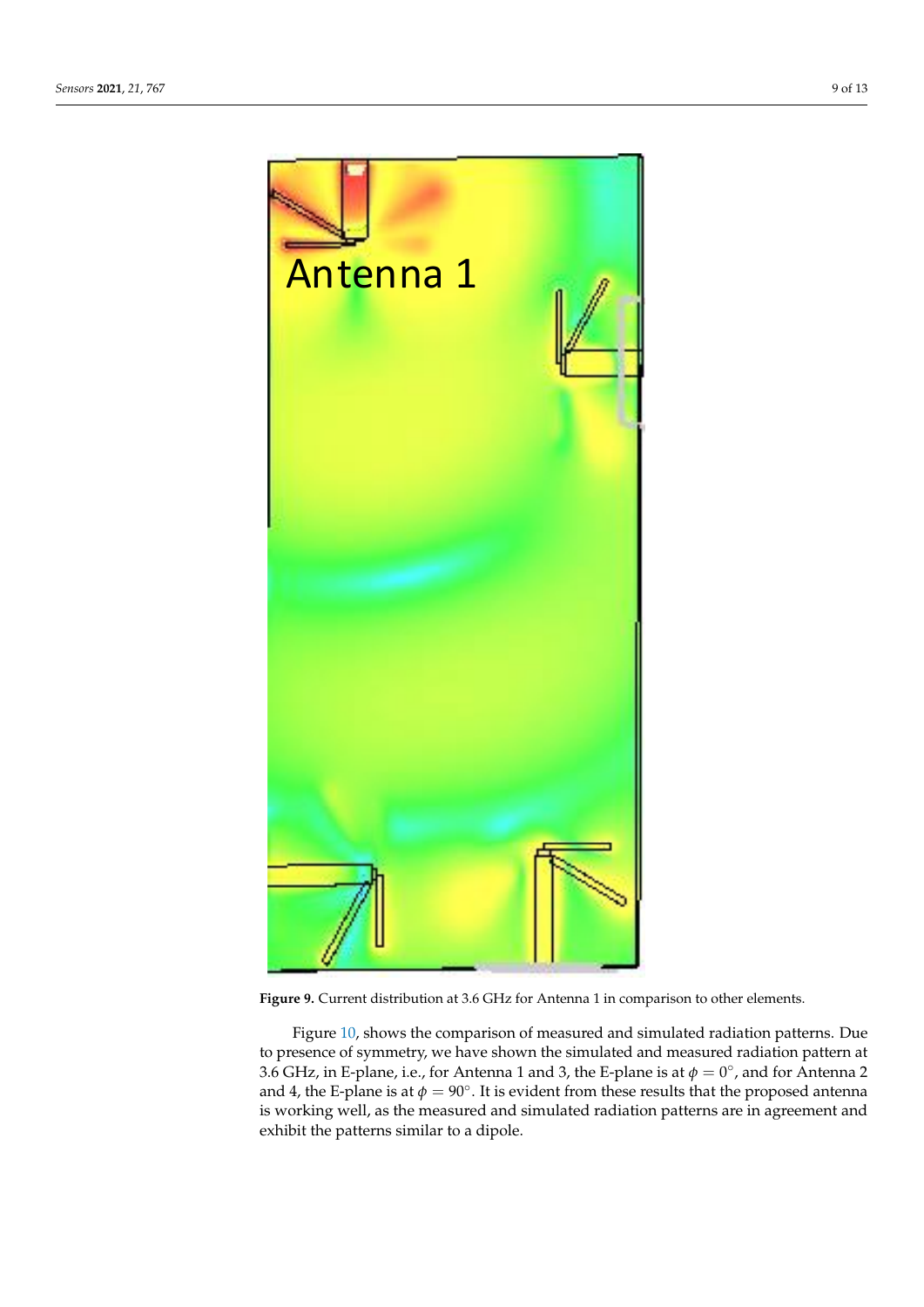<span id="page-9-0"></span>

**Figure 10.** Comparison of simulated and measured radiation pattern of the proposed antenna design at 3.6 GHz.

In Figure [11,](#page-10-1) we have performed the SAR analysis, while incorporating the housing box (for the composition of the housing box, see Figure [3\)](#page-4-2). The SAR values averaged over 10 g of body mass is measured to be 1.8 W/kg at 3.6 GHz and 1.7 W/kg at 4.7 GHz (the maximum input power used for SAR calculation is 0.2 Watts, which in line with the requirements set for the transmission of data in LTE) that is well below the guidelines specified by International Commission on Non-ionizing Radiation Protection (ICNIRP) (i.e., 2.0 W/kg for 10 g) [\[29\]](#page-12-8). The small variation in two SAR values can be related to near-field size, which decreases with an increase in frequency.

In Figure [12,](#page-10-2) we have shown the effect of the human handgrip on the proposed antenna design's total antenna efficiency. The total antenna efficiency of each element in free space is −2.88 dB (Antenna 1), −3.12 dB (Antenna 2), −1.92 dB (Antenna 3) and −2.45 dB (Antenna 4) at 3.6 GHz, while at 4.7 GHz are −1.61 dB (Antenna 1), −2.19 dB (Antenna 2), −1.72 dB (Antenna 3) and −1.18 dB (Antenna 4), respectively. Moreover, as shown in Figure [12,](#page-10-2) the effect of the housing box and human handgrip reduces the total antenna efficiency by 5%, as compared to the values calculated in the free space. The small variation in antenna efficiency occurs due to the carefully designed configuration where the elements are placed strategically to minimize the overlap (see Figure [9\)](#page-8-0).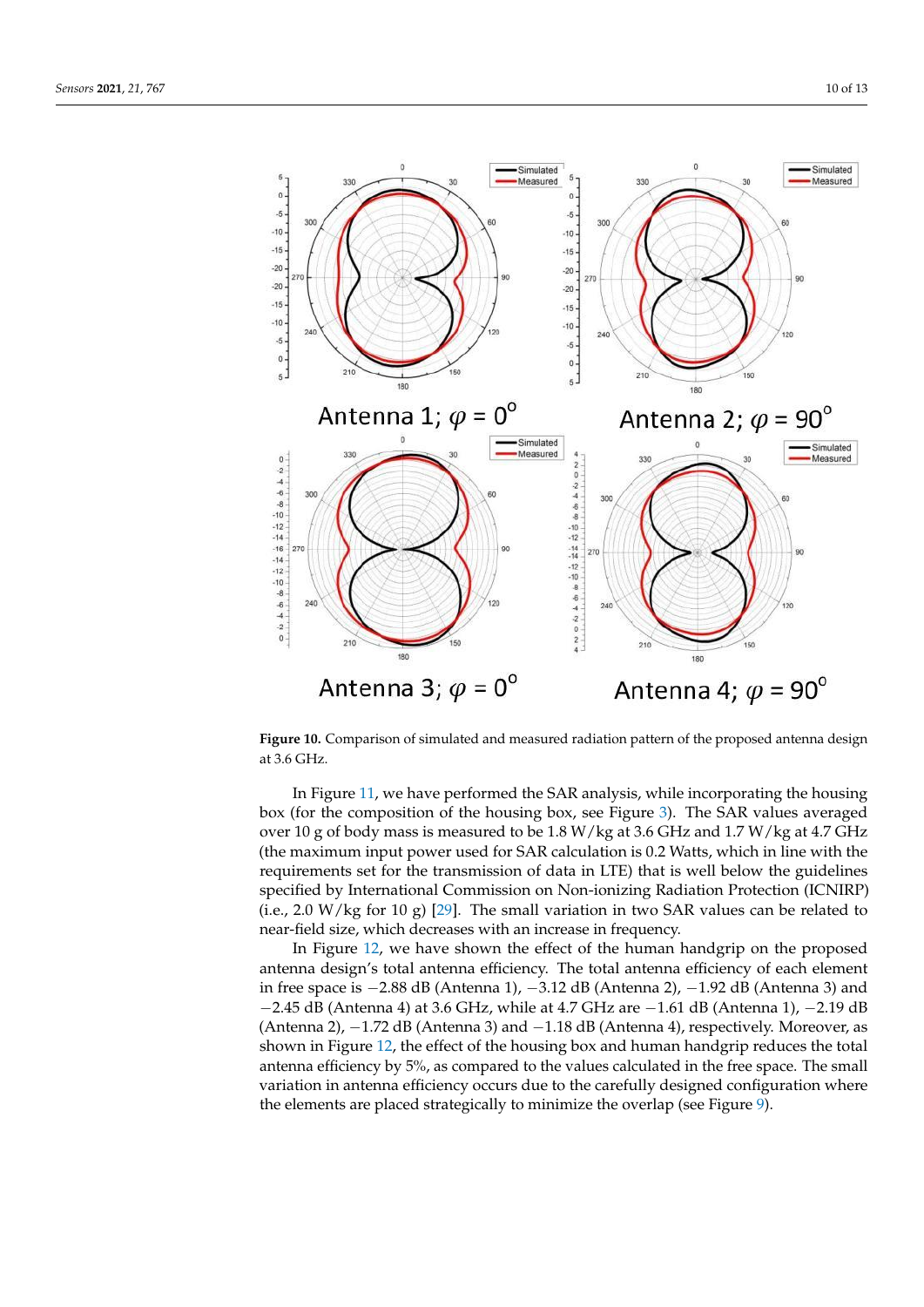<span id="page-10-1"></span>

**Figure 11.** Illustration of Voxel head model incorporating the housing box.

<span id="page-10-2"></span>

**Figure 12.** Illustration of the hand model incorporating the housing box.

# <span id="page-10-0"></span>**5. Conclusions**

In this paper, we have proposed a four-element dipole antenna design suitable for 5G-enabled handsets. By utilizing the dual diversity, i.e., radiation pattern and space, the MIMO criteria are satisfied. The proposed antenna is operational in dual sub-6 GHz bands, and the ECC and the loss in capacity between the antenna elements are well below the required threshold. The proposed antenna is fabricated to validate the simulated results. The simulated and measured S-parameters and the radiation pattern results are in good agreement. The measured SAR values averaged over 10 g tissue volume is 1.8 W/kg at 3.6 GHz and 1.7 W/kg at 4.7 GHz, respectively, which satisfy the requirements set by ICNIRP. The proposed antenna's potential and usability are further validated using the effects of the housing box, and the human handgrip on the antenna efficiency and only a 5% variation is observed. The small variation is due to the carefully designed configuration where the antenna elements are placed strategically to minimize the overlap as much as possible. In the future, we aim to enhance our design to an  $8 \times 8$  MIMO configuration and cover the mmWave spectrum.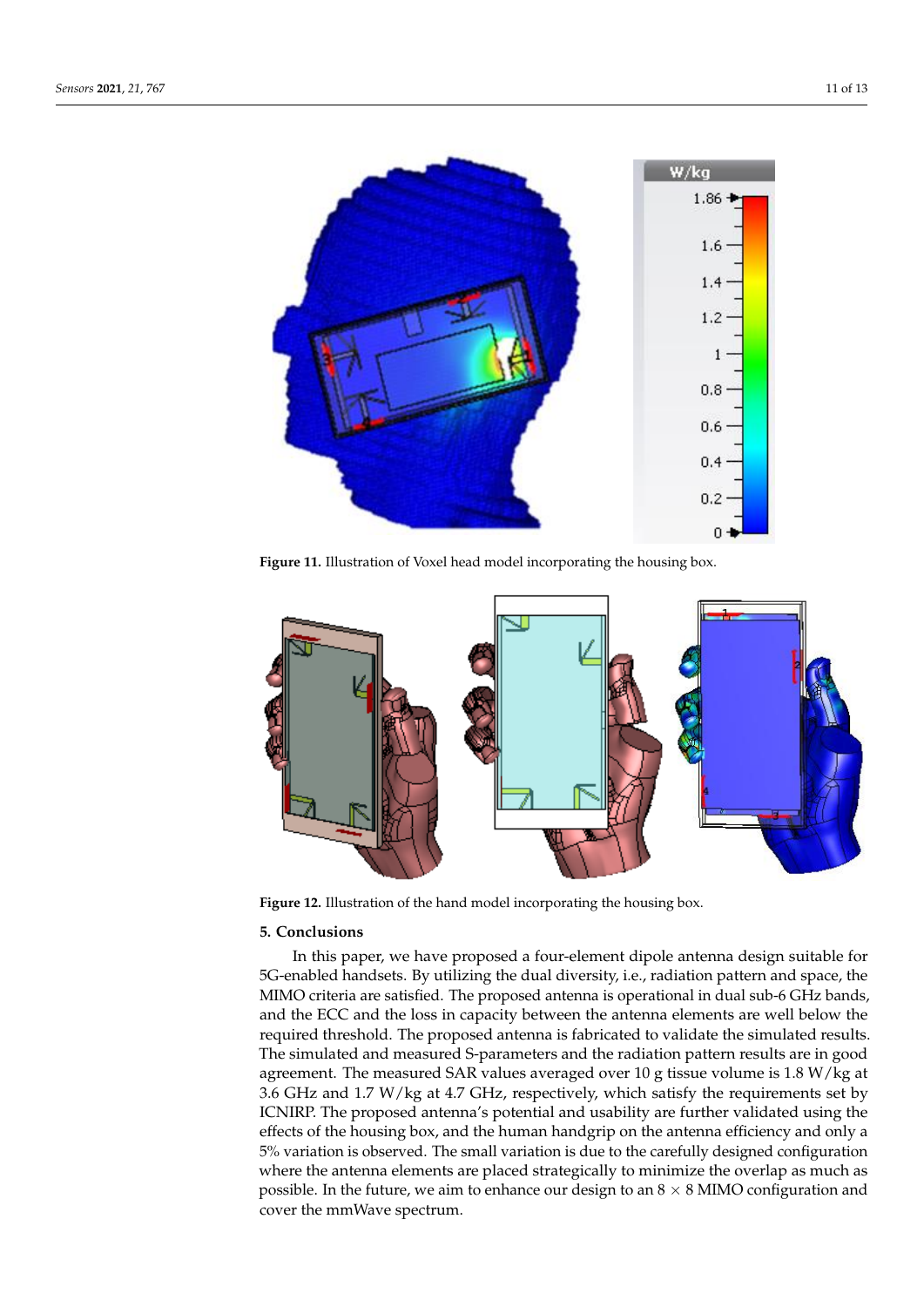**Author Contributions:** Conceptualization, M.A.J. and M.U.-R.; methodology, M.A.J. and A.A.A.; software and simulations, M.A.J. and A.N.; measurements validation, M.A.J. and A.N.; formal analysis, M.U.-R. and A.N.; writing original draft preparation, M.A.J., J.F. and K.C.; writing—review and editing, M.U.-R. and A.A.A.; supervision, M.U.-R. and A.A.A.; project administration, A.N., A.A.A., J.F. and K.C.; funding acquisition, J.F. and K.C. All authors have read and agreed to the published version of the manuscript.

**Funding:** This research was supported by the institutional research of the Faculty of Operation and Economics of Transport and Communications—University of Zilina, no. 3/KKMHI/2020.

**Institutional Review Board Statement:** Not applicable.

**Informed Consent Statement:** Not applicable.

**Data Availability Statement:** Not applicable.

**Conflicts of Interest:** The authors declare no conflict of interest. The funders had no role in the design of the study; in the collection, analyses, or interpretation of data; in the writing of the manuscript, or in the decision to publish the results.

### **References**

- <span id="page-11-0"></span>1. Chattha, H.T. 4-Port 2-Element MIMO Antenna for 5G Portable Applications. *IEEE Access* **2019**, *7*, 96516–96520. [\[CrossRef\]](http://doi.org/10.1109/ACCESS.2019.2925351)
- <span id="page-11-1"></span>2. Jamshed, M.A.; Nauman, A.; Abbasi, M.A.B.; Kim, S.W. Antenna Selection and Designing for THz Applications: Suitability and Performance Evaluation: A Survey. *IEEE Access* **2020**, *8*, 113246–113261. [\[CrossRef\]](http://dx.doi.org/10.1109/ACCESS.2020.3002989)
- <span id="page-11-2"></span>3. Liu, D.; Hong, W.; Rappaport, T.S.; Luxey, C.; Hong, W. What will 5G Antennas and Propagation Be? *IEEE Trans. Antennas Propag.* **2017**, *65*, 6205–6212. [\[CrossRef\]](http://dx.doi.org/10.1109/TAP.2017.2774707)
- <span id="page-11-3"></span>4. Wu, Z.; Wu, B.; Su, Z.; Zhang, X. Development challenges for 5G base station antennas. In Proceedings of the 2018 International Workshop on Antenna Technology (iWAT), Nanjing, China, 5–7 March 2018; pp. 1–3. [\[CrossRef\]](http://dx.doi.org/10.1109/IWAT.2018.8379163)
- <span id="page-11-4"></span>5. Zhai, H.; Xi, L.; Zang, Y.; Li, L. A Low-Profile Dual-Polarized High-Isolation MIMO Antenna Arrays for Wideband Base-Station Applications. *IEEE Trans. Antennas Propag.* **2018**, *66*, 191–202. [\[CrossRef\]](http://dx.doi.org/10.1109/TAP.2017.2776346)
- <span id="page-11-5"></span>6. Huang, H.; Li, X.; Liu, Y. 5G MIMO Antenna Based on Vector Synthetic Mechanism. *IEEE Antennas Wirel. Propag. Lett.* **2018**, *17*, 1052–1055. [\[CrossRef\]](http://dx.doi.org/10.1109/LAWP.2018.2830807)
- <span id="page-11-6"></span>7. Alieldin, A.; Huang, Y.; Boyes, S.J.; Stanley, M.; Joseph, S.D.; Al-Juboori, B. A Dual-Broadband Dual-Polarized Fylfot-Shaped Antenna for Mobile Base Stations Using MIMO Over-Lapped Antenna Subarrays. *IEEE Access* **2018**, *6*, 50260–50271. [\[CrossRef\]](http://dx.doi.org/10.1109/ACCESS.2018.2868817)
- <span id="page-11-7"></span>8. Biswas A.; Gupta V.R. Novel Compact Planar Four-Element MIMO Antenna for 4G/5G Applications. In *Nanoelectronics, Circuits and Communication Systems*; Lecture Notes in Electrical Engineering; Nath, V., Mandal, J., Eds.; Springer: Singapore, 2021; Volume 692. [\[CrossRef\]](http://dx.doi.org/10.1007/978-981-15-7486-3-12)
- <span id="page-11-8"></span>9. Chataut, R.; Akl, R. Massive MIMO Systems for 5G and beyond Networks—Overview, Recent Trends, Challenges, and Future Research Direction. *Sensors* **2020**, *20*, 2753. [\[CrossRef\]](http://dx.doi.org/10.3390/s20102753)
- <span id="page-11-9"></span>10. Shoaib, S.; Shoaib, I.; Shoaib, N.; Chen, X.; Parini, C.G. MIMO Antennas for Mobile Handsets. *IEEE Antennas Wirel. Propag. Lett.* **2015**, *14*, 799–802. [\[CrossRef\]](http://dx.doi.org/10.1109/LAWP.2014.2385593)
- <span id="page-11-10"></span>11. Kumar Saurabh, A.; Singh Rathore, P.; Kumar Meshram, M. Compact wideband four-element MIMO antenna with high isolation. *Electron. Lett.* **2020**, *56*, 117–119. [\[CrossRef\]](http://dx.doi.org/10.1049/el.2019.2871)
- <span id="page-11-11"></span>12. Choi, J.; Hwang, W.; You, C.; Jung, B.; Hong, W. Four-Element Reconfigurable Coupled Loop MIMO Antenna Featuring LTE Full-Band Operation for Metallic-Rimmed Smartphone. *IEEE Trans. Antennas Propag.* **2019**, *67*, 99–107. [\[CrossRef\]](http://dx.doi.org/10.1109/TAP.2018.2877299)
- <span id="page-11-12"></span>13. Wong, K.-L.; Wan, C.-C.; Chen, L.-Y. Self-decoupled compact metal-frame LTE MIMO antennas for the smartphone. *Microw. Opt. Technol. Lett.* **2018**, *60*, 1170–1179. [\[CrossRef\]](http://dx.doi.org/10.1002/mop.31129)
- <span id="page-11-13"></span>14. Shoaib, S.; Shoaib, N.; Shoaib, I.; Chen, X. Design and performance analysis of pattern reconfigurable MIMO antennas for mobile smartphones. *Microw. Opt. Technol. Lett.* **2017**, *59*, 148–156. [\[CrossRef\]](http://dx.doi.org/10.1002/mop.30256)
- <span id="page-11-14"></span>15. Chen, X.; Zhang, S.; Li, Q. A Review of Mutual Coupling in MIMO Systems. *IEEE Access* **2018**, *6*, 24706–24719. [\[CrossRef\]](http://dx.doi.org/10.1109/ACCESS.2018.2830653)
- <span id="page-11-15"></span>16. Lee, B.; Harackiewicz, F.J.; Wi, H. Closely Mounted Mobile Handset MIMO Antenna for LTE 13 Band Application. *IEEE Antennas Wirel. Propag. Lett.* **2014**, *13*, 411–414. [\[CrossRef\]](http://dx.doi.org/10.1109/LAWP.2014.2307310)
- <span id="page-11-16"></span>17. Zhao, A.; Ren, Z. Size Reduction of Self-Isolated MIMO Antenna System for 5G Mobile Phone Applications. *IEEE Antennas Wirel. Propag. Lett.* **2019**, *18*, 152–156. [\[CrossRef\]](http://dx.doi.org/10.1109/LAWP.2018.2883428)
- <span id="page-11-17"></span>18. Jamshed, M.A.; Amjad, O.; Maqsood, M.; Rehman, M.U.; Jayakody, D.N.K.; Pervaiz, H. A Dipole Sub-Array with Reduced Mutual Coupling for Large Antenna Array Applications. *IEEE Access* **2019**, *7*, 171495–171502. [\[CrossRef\]](http://dx.doi.org/10.1109/ACCESS.2019.2955855)
- <span id="page-11-18"></span>19. Li, Z.; Du, Z.; Takahashi, M.; Saito, K.; Ito, K. Reducing Mutual Coupling of MIMO Antennas With Parasitic Elements for Mobile Terminals. *IEEE Trans. Antennas Propag.* **2012**, *60*, 473–481. [\[CrossRef\]](http://dx.doi.org/10.1109/TAP.2011.2173432)
- <span id="page-11-19"></span>20. Li, Q.; Ding, C.; Yang, R.; Tan, M.; Wu, G.; Lei, X.; Jiang, X.; Fang, S.; Huang, M.; Gong, Y.; et al. Mutual Coupling Reduction between Patch Antennas Using Meander Line. *Int. J. Antennas Propag.* **2018**, *2018*, 2586382. [\[CrossRef\]](http://dx.doi.org/10.1155/2018/2586382)